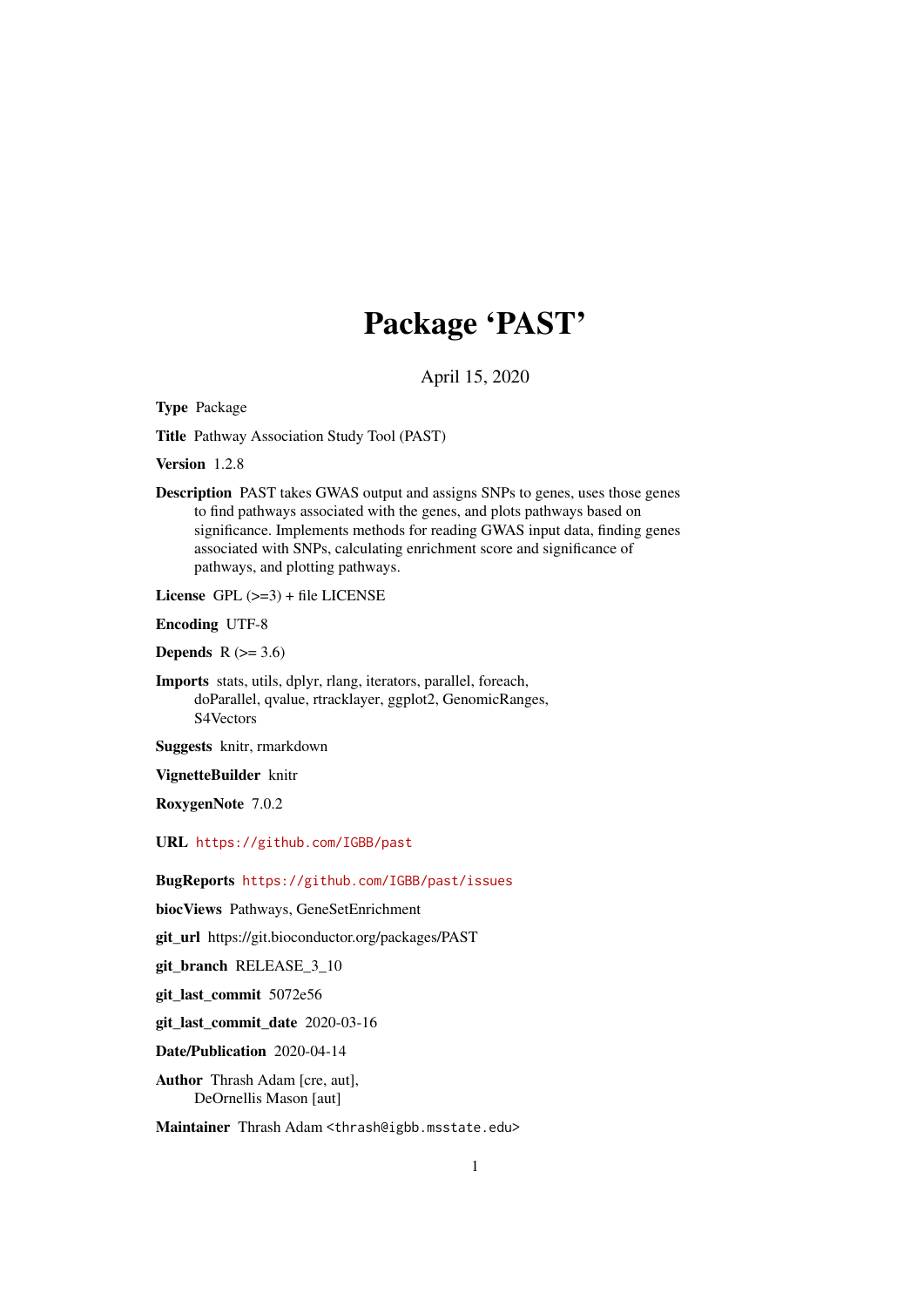### <span id="page-1-0"></span>R topics documented:

|       | $assign\_chunk \dots \dots \dots \dots \dots \dots \dots \dots \dots \dots \dots \dots \dots \dots \dots \dots \dots \dots$ |  |
|-------|-----------------------------------------------------------------------------------------------------------------------------|--|
|       |                                                                                                                             |  |
|       |                                                                                                                             |  |
|       |                                                                                                                             |  |
|       |                                                                                                                             |  |
|       |                                                                                                                             |  |
|       |                                                                                                                             |  |
|       |                                                                                                                             |  |
|       | $plot\_pathways \ldots \ldots \ldots \ldots \ldots \ldots \ldots \ldots \ldots \ldots \ldots \ldots \ldots 7$               |  |
| Index |                                                                                                                             |  |

assign\_chunk *Assign SNPs in a chunk to genes*

#### Description

Assign SNPs in a chunk to genes

#### Usage

assign\_chunk(gff, chunk, window)

#### Arguments

| gff    | The GFF data for the chromosome being parsed |
|--------|----------------------------------------------|
| chunk  | The dataframe containing SNP data            |
| window | The search window around the SNPs            |

#### Value

tagSNPs labeled with gene names

assign\_SNPs\_to\_genes *Assign SNPs to genes*

#### Description

Assign SNPs to genes

#### Usage

```
assign_SNPs_to_genes(
  gwas_data,
  LD,
  gff_file,
  filter_type,
  window,
  r_squared_cutoff,
  num_cores
)
```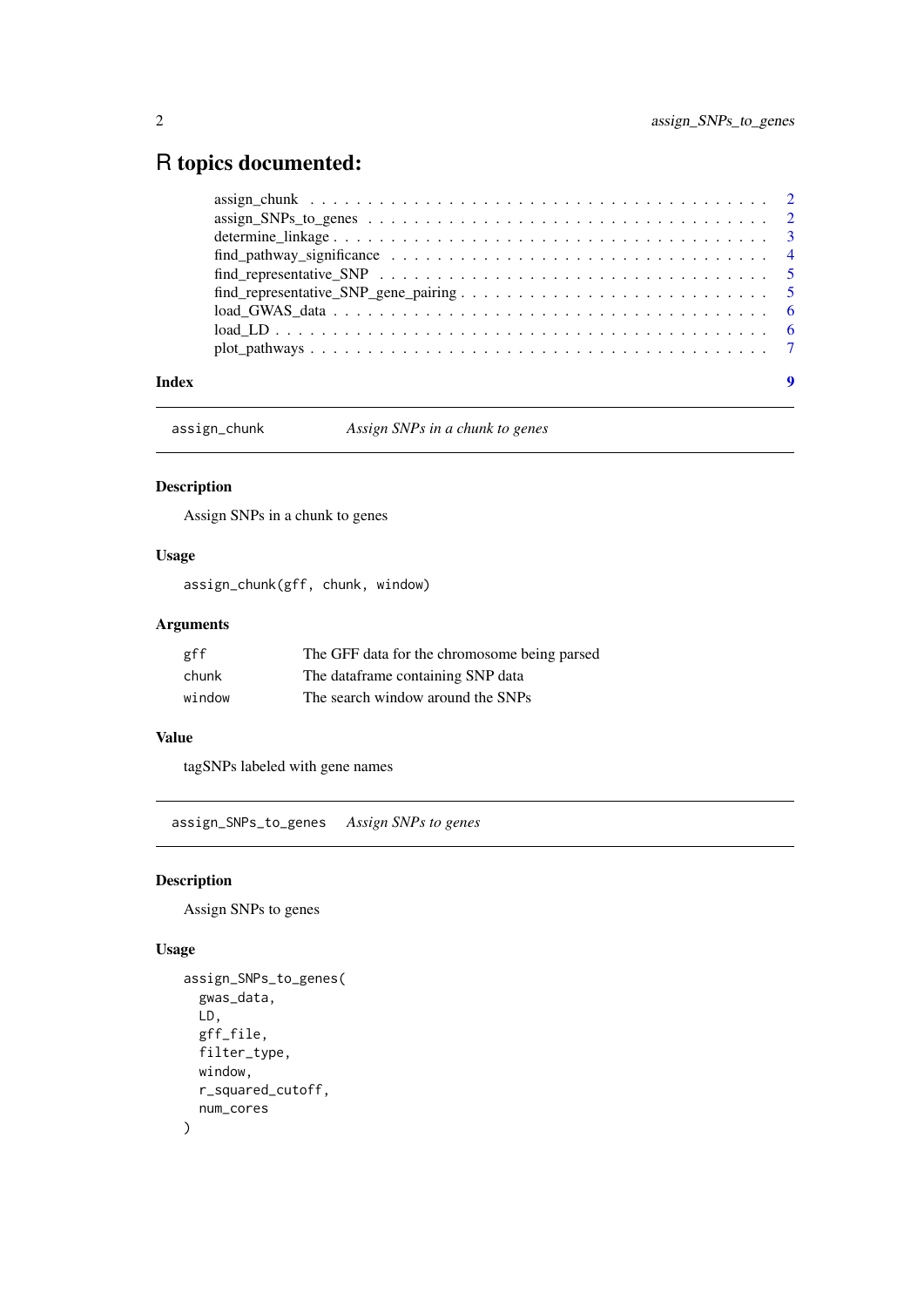#### <span id="page-2-0"></span>Arguments

| gwas_data        | Merged association and effects data from merge_data() |  |  |  |  |
|------------------|-------------------------------------------------------|--|--|--|--|
| I D              | Linkage disequilibrium data from parse $LD()$         |  |  |  |  |
| gff_file         | The path to a GFF file                                |  |  |  |  |
| filter_type      | filter the GFF on a feature such as gene or mRNA      |  |  |  |  |
| window           | The search window for genes around the SNP            |  |  |  |  |
| r_squared_cutoff |                                                       |  |  |  |  |
|                  | The $R^2$ value used to determine SNP significance    |  |  |  |  |
| num_cores        | The number of cores to use in parallelizing PAST      |  |  |  |  |

#### Value

A dataframe of genes from the SNP data

#### Examples

```
example("load_GWAS_data")
example("load_LD")
demo_genes_file = system.file("extdata", "genes.gff",
  package = "PAST", mustWork = TRUE)
filter_type = c("gene")
genes <-assign_SNPs_to_genes(gwas_data, LD, demo_genes_file, filter_type, 1000, 0.8, 2)
```
determine\_linkage *Determine Linkage*

#### Description

Determine Linkage

#### Usage

```
determine_linkage(chunk, r_squared_cutoff)
```
#### Arguments

chunk A chunk of data to be processed r\_squared\_cutoff

The R^2 value to check against

#### Value

Either the first unlinked SNP or a set of linked SNPs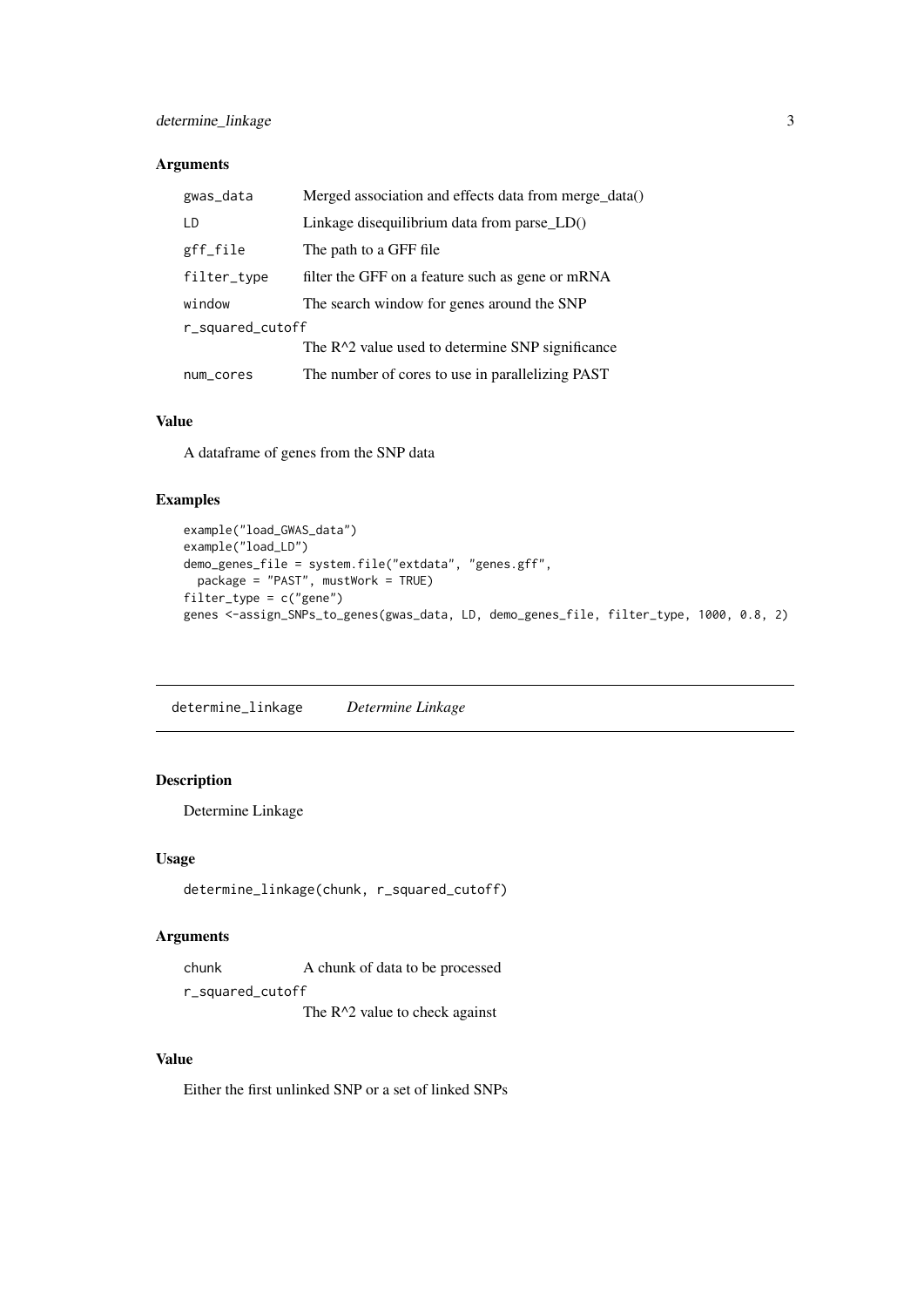<span id="page-3-0"></span>find\_pathway\_significance

*Find Pathway Significance*

#### Description

Find Pathway Significance

#### Usage

```
find_pathway_significance(
  genes,
  pathways_file,
  gene_number_cutoff = 5,
  mode,
  sample_size = 1000,
  num_cores
\lambda
```
#### Arguments

| genes              | Genes from assign_SNPs_to_genes()                                            |  |  |  |  |
|--------------------|------------------------------------------------------------------------------|--|--|--|--|
| pathways_file      | A file containing the pathway IDs, their names, and the genes in the pathway |  |  |  |  |
| gene_number_cutoff |                                                                              |  |  |  |  |
|                    | A cut-off for the minimum number of genes in a pathway                       |  |  |  |  |
| mode               | increasing/decreasing                                                        |  |  |  |  |
| sample_size        | How many times to sample the effects data during random sampling             |  |  |  |  |
| num_cores          | The number of cores to use in parallelizing PAST                             |  |  |  |  |

#### Value

Rugplots data

#### Examples

```
example("assign_SNPs_to_genes")
demo_pathways_file = system.file("extdata", "pathways.txt.xz",
  package = "PAST", mustWork = TRUE)
rugplots_data <- find_pathway_significance(genes, demo_pathways_file, 5,
  "increasing", 1000, 2)
```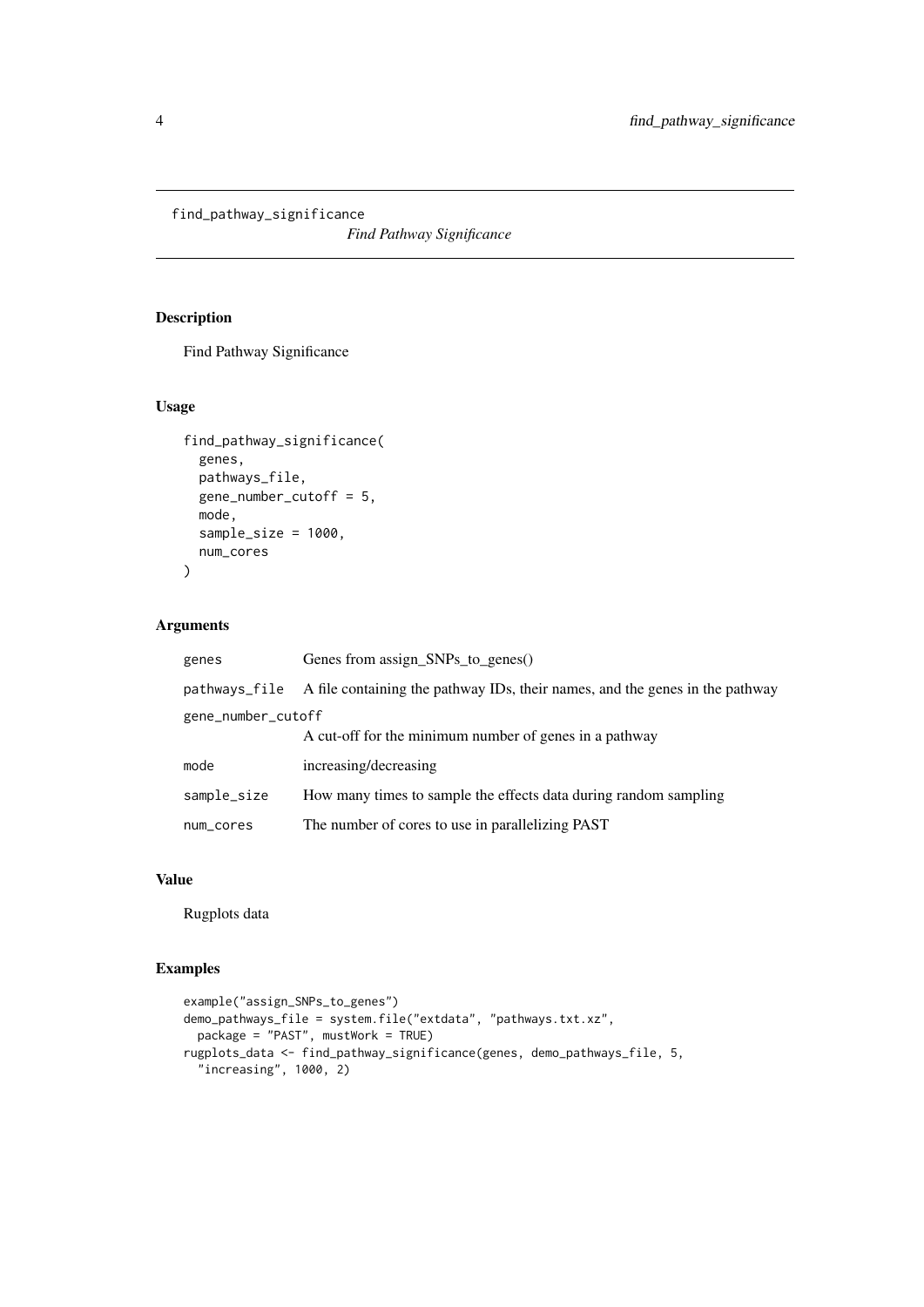<span id="page-4-0"></span>find\_representative\_SNP

*Find representative SNP for a chunk of SNPs*

#### Description

Find representative SNP for a chunk of SNPs

#### Usage

find\_representative\_SNP(chunk, r\_squared\_cutoff)

#### Arguments

chunk A chunk of data to parse r\_squared\_cutoff

The R<sup>^2</sup> value to check against when counting SNPs

#### Value

A single SNP representing the whole chunk

find\_representative\_SNP\_gene\_pairing *Find the SNP-gene assignment that represents SNPs assigned to a gene*

#### Description

Find the SNP-gene assignment that represents SNPs assigned to a gene

#### Usage

find\_representative\_SNP\_gene\_pairing(chunk)

#### Arguments

chunk A chunk of gene assignments

#### Value

A single SNP-gene assignment representing all SNPS assigned to the same gene to a gene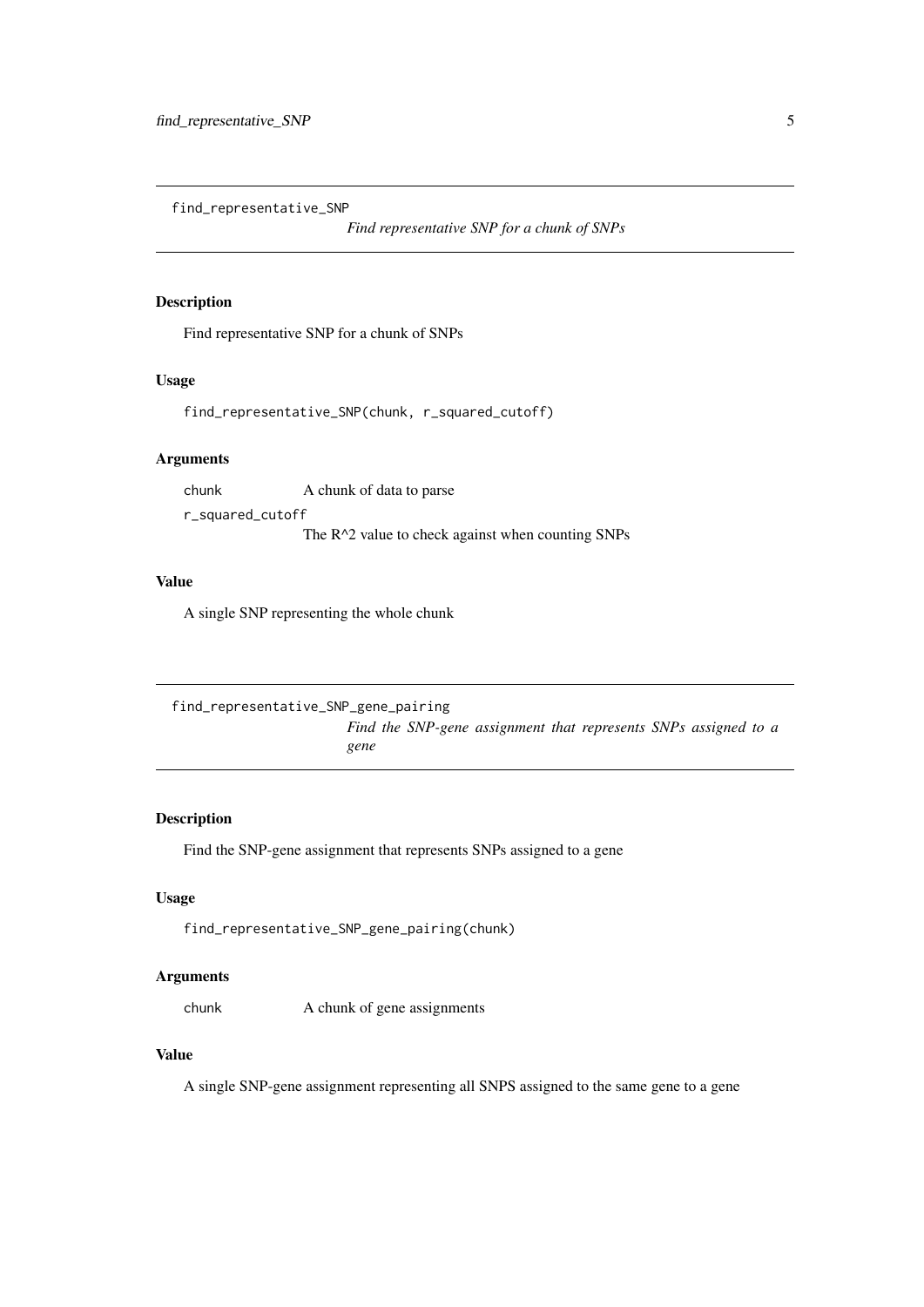<span id="page-5-0"></span>load\_GWAS\_data *Load GWAS data*

#### Description

Load GWAS data

#### Usage

```
load_GWAS_data(
 association_file,
 effects_file,
 association_columns = c("Trait", "Marker", "Locus", "Site", "p", "marker_R2"),
 effects_columns = c("Trait", "Marker", "Locus", "Site", "Effect")
)
```
#### Arguments

association\_file

The association file

effects\_file The effects file association\_columns

> The names of the columns in your association data for Trait, Marker, Chromosome, Site, F, p, and marker\_Rsquared

effects\_columns

The names of the columns in your effects data for Trait, Marker, Chromosome, Site, and effect

#### Value

The association data and the effects data merged into a dataframe with one row for each SNP

#### Examples

```
demo_association_file = system.file("extdata", "association.txt.xz",
  package = "PAST", mustWork = TRUE)
demo_effects_file = system.file("extdata", "effects.txt.xz",
 package = "PAST", mustWork = TRUE)
gwas_data <- load_GWAS_data(demo_association_file, demo_effects_file)
```
load\_LD *Load Linkage Disequilibrium*

#### Description

Load Linkage Disequilibrium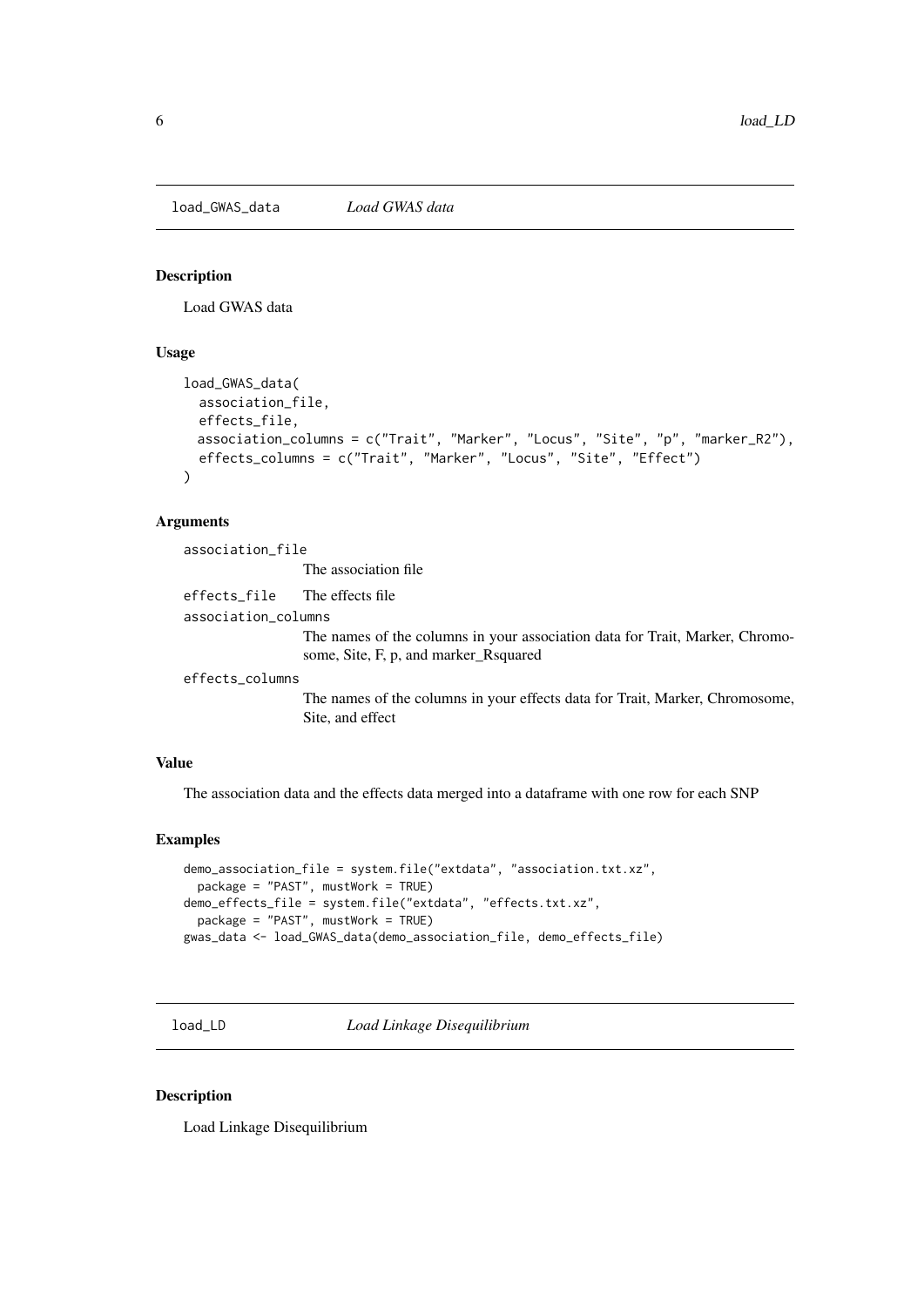#### <span id="page-6-0"></span>plot\_pathways 7

#### Usage

```
load_LD(
  LD_file,
 LD_columns = c("Locus1", "Position1", "Site1", "Position2", "Site2", "Dist_bp", "R.2")
\lambda
```
#### Arguments

| LD file    | The file containing linkage disequilibrium data                                                                                                                                                                                                                                                                     |
|------------|---------------------------------------------------------------------------------------------------------------------------------------------------------------------------------------------------------------------------------------------------------------------------------------------------------------------|
| LD columns | The names of the columns in your linkage disequilibrium data for the chromo-<br>some of the first SNP, the position of the first SNP, the site of the first SNP, the<br>chromosome of the second SNP, the position of the second SNP, the site of the<br>second SNP, the distance between the two SNPs, and the R.2 |

#### Value

The linkage disequilibrium data in a list containing dataframes for each chromosome.

#### Examples

```
demo_LD_file = system.file("extdata","LD.txt.xz",
 package = "PAST", mustWork = TRUE)
LD <- load_LD(demo_LD_file)
```
plot\_pathways *Plot Rugplots for Selected Pathways*

#### Description

Plot Rugplots for Selected Pathways

#### Usage

```
plot_pathways(
  rugplots_data,
  filter_type,
  filter_parameter,
  mode,
  output_directory
\lambda
```
#### Arguments

```
rugplots_data The data to be plotted (returned from find_pathway_significance())
filter_type The parameter to be used for filtering
filter_parameter
                 The cut-off value of the filtering parameter
mode The mode used to create the data (increasing/decreasing)
output_directory
                 An existing directory to save results in
```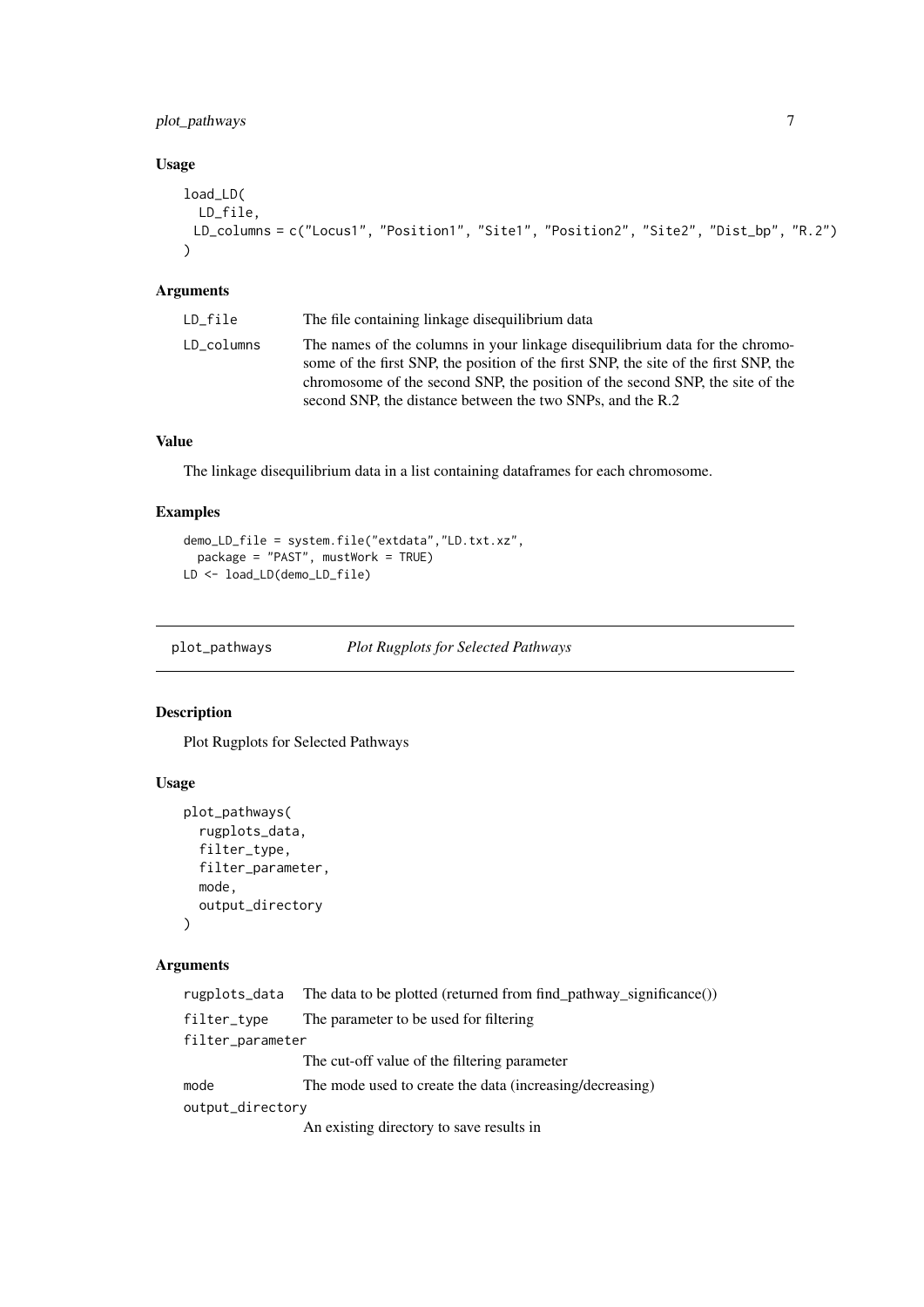#### Value

Does not return a value

#### Examples

```
example("find_pathway_significance")
plot_pathways(rugplots_data, "pvalue", "0.03", "decreasing", tempdir())
```